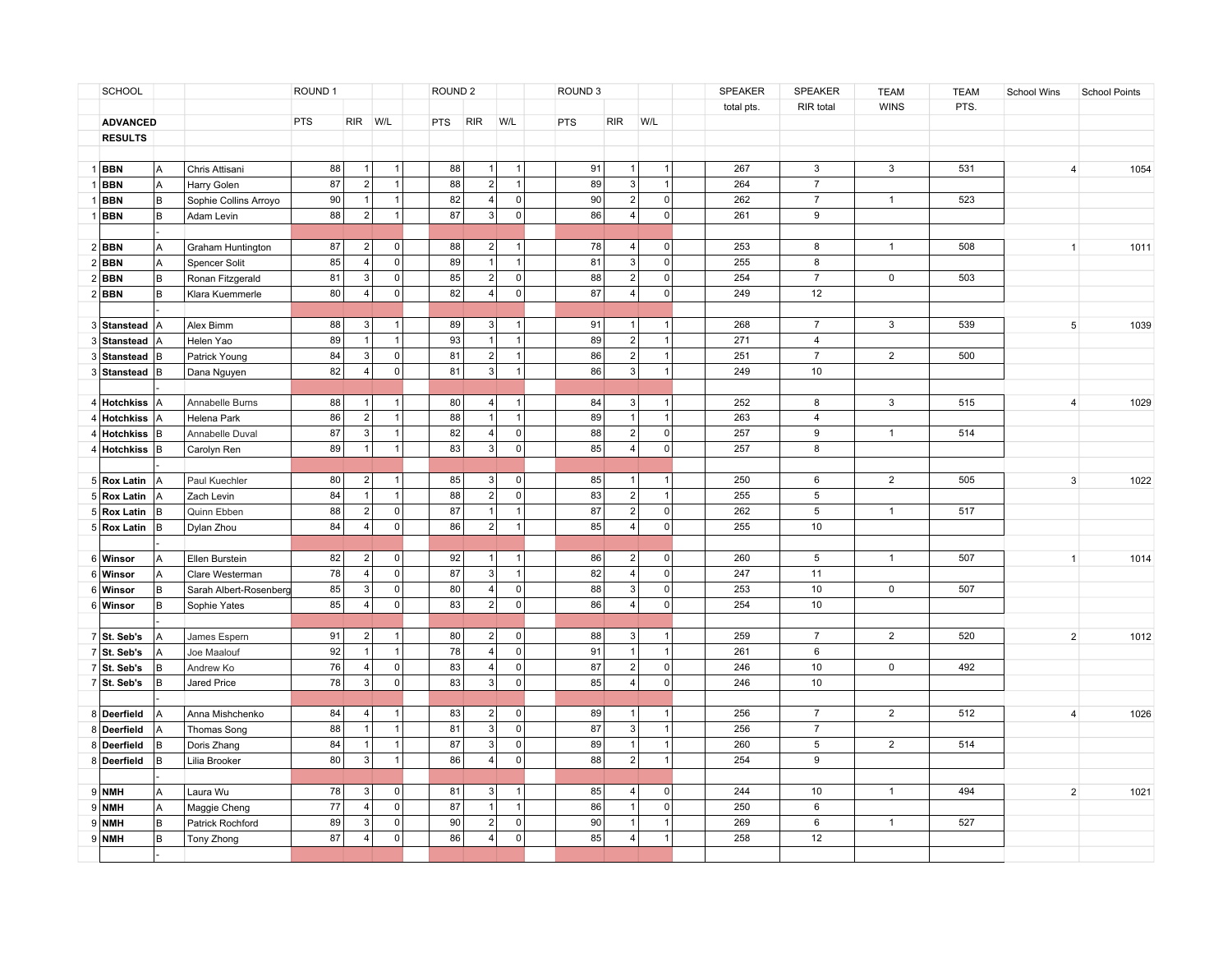|    | SCHOOL                |         |                       | ROUND 1    |                |         | ROUND <sub>2</sub> |                |                |                | ROUND <sub>3</sub> |                |                | SPEAKER             | SPEAKER             | <b>TEAM</b>    | <b>TEAM</b> | School Wins    | <b>School Points</b> |
|----|-----------------------|---------|-----------------------|------------|----------------|---------|--------------------|----------------|----------------|----------------|--------------------|----------------|----------------|---------------------|---------------------|----------------|-------------|----------------|----------------------|
|    |                       |         |                       |            |                |         |                    |                |                |                |                    |                |                | total pts.          | RIR total           | <b>WINS</b>    | PTS.        |                |                      |
|    | <b>ADVANCED</b>       |         |                       | <b>PTS</b> | RIR W/L        |         | <b>PTS</b>         | <b>RIR</b>     | W/L            |                | <b>PTS</b>         | <b>RIR</b>     | W/L            |                     |                     |                |             |                |                      |
|    | <b>RESULTS</b>        |         |                       |            |                |         |                    |                |                |                |                    |                |                |                     |                     |                |             |                |                      |
|    |                       |         |                       |            |                |         |                    |                |                |                |                    |                |                |                     |                     |                |             |                |                      |
|    | 10 Choate             | l A     | Baji T                | 89         | $\overline{1}$ | 0       | 89                 | $\vert$ 2      | $\mathbf{1}$   |                | 87                 | 3              | $\overline{1}$ | 265                 | 6                   | $\overline{2}$ | 531         | $\overline{2}$ | 1045                 |
|    | 10 Choate             | A       | Reade Ben             | 84         | $\vert$ 4      | 0       | 92                 | $\vert$ 1      | $\overline{1}$ |                | 90                 | $\vert$ 1      | $\overline{1}$ | 266                 | $\,6\,$             |                |             |                |                      |
|    | 10 Choate             | lв      | Imran Hyder           | 86         | 2 <sup>1</sup> | 0       | 85                 | $\overline{2}$ |                | 0              | 87                 | 3              | $\mathbf 0$    | 258                 | $\overline{7}$      | $\mathbf 0$    | 514         |                |                      |
|    | 10 Choate             | lв      | Ellie Latham          | 85         | 3 <sup>1</sup> | 0       | 82                 | $\overline{3}$ |                | $\overline{0}$ | 89                 | $\overline{2}$ | $\mathbf 0$    | 256                 | $\overline{8}$      |                |             |                |                      |
|    |                       |         |                       |            |                |         |                    |                |                |                |                    |                |                |                     |                     |                |             |                |                      |
|    | 11 Groton             | A       | Leo McMahon           | 86         | 2 <sup>1</sup> | 1       | 89                 | $\vert$ 1      | $\mathbf{1}$   |                | 87                 | 1              | $\overline{1}$ | 262                 | $\overline{4}$      | 3              | 524         | $\sqrt{5}$     | 1037                 |
| 11 | Groton                | A       | Ali Brown             | 88         | $\vert$ 1      | 1       | 88                 | $\overline{2}$ | $\mathbf{1}$   |                | 86                 | 3              | $\overline{1}$ | 262                 | 6                   |                |             |                |                      |
| 11 | Groton                | lв      | Rajit Khanna          | 81         | 2 <sup>1</sup> | 1       | 92                 | 1              | $\overline{1}$ |                | 84                 | 4              | $\overline{0}$ | 257                 | $\overline{7}$      | $\overline{2}$ | 513         |                |                      |
|    | 11 Groton             | lв      | Erin Dollard          | 82         | $\overline{1}$ | 1       | 84                 | $\overline{4}$ | $\mathbf{1}$   |                | 90                 | 2              | $\mathbf 0$    | 256                 | $\overline{7}$      |                |             |                |                      |
|    |                       |         |                       |            |                |         |                    |                |                |                |                    |                |                |                     |                     |                |             |                |                      |
|    | $12$ St. Paul's       | l A     | Maddy Buffett         | 89         | 2              | 0       | 86                 | $\vert$ 1      | $\mathbf{1}$   |                | 90                 | 2              | $\overline{1}$ | 265                 | 5                   | $\overline{2}$ | 528         | $\overline{4}$ | 1057                 |
|    | $12$ St. Paul's       | lA      | Mary Kate Langan      | 88         | 4              | 0       | 84                 | 3              | $\mathbf{1}$   |                | 91                 | 1              | $\overline{1}$ | 263                 | 8                   |                |             |                |                      |
|    | 12 $\vert$ St. Paul's | lв      | Josh Beirich          | 87         | 3              | 1       | 91                 | $\overline{2}$ |                | 0              | 87                 | 2              | $\overline{1}$ | 265                 | $\overline{7}$      | $\overline{2}$ | 529         |                |                      |
|    | 12 $\vert$ St. Paul's | lв      | Estela França         | 88         | 2              | 1       | 86                 | $\overline{4}$ |                | $\overline{0}$ | 90                 | 1              | $\overline{1}$ | 264                 | $\overline{7}$      |                |             |                |                      |
|    |                       |         |                       |            |                |         |                    |                |                |                |                    |                |                |                     |                     |                |             |                |                      |
|    | 13 Loomis             | A       | <b>Bill Pieroni</b>   | 89         | $\mathbf{1}$   | 1       | 79                 | 4              | $\overline{0}$ |                | 88                 | $\vert$ 1      | $\overline{1}$ | 256                 | 6                   | $\overline{2}$ | 511         | $\mathbf{3}$   | 1002                 |
|    | 13 Loomis             | A       | Dawid Hordejuk        | 87         | 3              | 1       | 82                 | $\vert$ 1      |                | 0              | 86                 | 3              | $\overline{1}$ | 255                 | $\overline{7}$      |                |             |                |                      |
|    | 13 Loomis             | lв      | Maral Asik            | 84         | 3              | 0       | 79                 | 3              | $\mathbf{1}$   |                | 83                 | 3              | $\mathsf 0$    | 246                 | $\boldsymbol{9}$    | $\mathbf{1}$   | 491         |                |                      |
|    | 13 Loomis             | lв      | Sharon Zhou           | 82         | 4              | $\circ$ | 81                 | $\vert$ 1      | $\overline{1}$ |                | 82                 | 4              | $\overline{0}$ | 245                 | $\boldsymbol{9}$    |                |             |                |                      |
|    |                       |         |                       |            |                |         |                    |                |                |                |                    |                |                |                     |                     |                |             |                |                      |
|    | 14 Milton             | A       | Quincy Hughes         | 89         | 4              | 0       | 84                 | $\overline{2}$ | $\mathbf{1}$   |                | 86                 | 4              | $\mathbf 0$    | 259                 | 10                  | $\mathbf{1}$   | 519         | $\mathbf{3}$   | 1031                 |
|    | 14 Milton             | l A     | Romain Speciel        | 88         | 3              | 0       | 85                 | $\vert$ 1      | $\mathbf{1}$   |                | 87                 | 3              | $\mathsf 0$    | 260                 | $\overline{7}$      |                |             |                |                      |
|    | 14 Milton             | lв      | Katherine Wilcox      | 90         | $\vert$ 1      | 1       | 85                 | $\vert$ 1      | $\mathbf{1}$   |                | 86                 | 2              | $\mathsf 0$    | 261                 | $\overline{4}$      | $\overline{2}$ | 512         |                |                      |
|    | 14 Milton             | lв      | Ben Pratt             | 88         | 3              | 1       | 80                 | $\overline{4}$ | $\overline{1}$ |                | 83                 | 4              | $\mathbf 0$    | 251                 | 11                  |                |             |                |                      |
|    |                       |         |                       |            |                |         |                    |                |                |                |                    |                |                |                     |                     |                |             |                |                      |
|    | 15 Commonw A          |         | Nicholas Gabrieli     | 85         | 3              | 0       | 86                 | $\overline{4}$ |                | 0              | 87                 | 2              | $\mathbf 0$    | 258                 | 9                   | $\mathsf{O}$   | 513         | $\mathbf{0}$   | 999                  |
|    | 15 Commonw A          |         | <b>Travis Chaplin</b> | 83         | 4              | 0       | 86                 | 3              |                | 0              | 86                 | 3              | $\mathsf 0$    | 255                 | $10$                |                |             |                |                      |
|    | 15 Commonwe B         |         | Rohan Abichandani     | 83         | 4              | 0       | 80                 | $\overline{4}$ |                | 0              | 75                 | 4              | $\mathbf 0$    | 238                 | 12                  | $\mathsf 0$    | 486         |                |                      |
|    | 15 Commonwe B         |         | Nathan Le             | 88         | 2              | 0       | 82                 | $\overline{2}$ |                | 0              | 78                 | 3              | $\mathbf 0$    | 248                 | $\overline{7}$      |                |             |                |                      |
|    |                       |         |                       |            |                |         |                    |                |                |                |                    |                |                |                     |                     |                |             |                |                      |
|    | 16 none               | Α       |                       |            |                |         |                    |                |                |                |                    |                |                | $\mathsf 0$         | $\mathbf 0$         | $\mathsf{O}$   | $\mathsf 0$ | $\mathbf{0}$   | $\mathbf 0$          |
|    | 16 none               | A       |                       |            |                |         |                    |                |                |                |                    |                |                | $\mathsf 0$         | $\mathsf 0$         |                |             |                |                      |
|    | 16 none               | B       |                       |            |                |         |                    |                |                |                |                    |                |                | $\mathsf 0$         | $\mathsf 0$         | $\mathbf 0$    | $\mathsf 0$ |                |                      |
|    | 16 none               | B       |                       |            |                |         |                    |                |                |                |                    |                |                | $\mathsf{O}\xspace$ | $\mathsf 0$         |                |             |                |                      |
|    |                       |         |                       |            |                |         |                    |                |                |                |                    |                |                |                     |                     |                |             |                |                      |
|    | 17 none               | A       |                       |            |                |         |                    |                |                |                |                    |                |                | $\mathbf 0$         | $\mathbf 0$         | $\mathbf 0$    | $\mathbf 0$ | $\mathbf 0$    | $\mathbf 0$          |
|    | 17 none               | l A     |                       |            |                |         |                    |                |                |                |                    |                |                | $\mathsf 0$         | $\mathsf 0$         |                |             |                |                      |
|    | 17 none               | B       |                       |            |                |         |                    |                |                |                |                    |                |                | $\mathsf 0$         | $\mathsf 0$         | $\mathbf 0$    | $\mathbf 0$ |                |                      |
|    | 17 none               | B       |                       |            |                |         |                    |                |                |                |                    |                |                | $\mathsf 0$         | $\mathsf 0$         |                |             |                |                      |
|    |                       |         |                       |            |                |         |                    |                |                |                |                    |                |                |                     |                     |                |             |                |                      |
|    | $18$ none             | l A     |                       |            |                |         |                    |                |                |                |                    |                |                | $\mathbf 0$         | $\mathbf 0$         | $\mathsf{O}$   | 0           | $\mathbf 0$    | $\mathbf 0$          |
|    | 18 none               | Α       |                       |            |                |         |                    |                |                |                |                    |                |                | $\mathsf 0$         | $\mathsf 0$         |                |             |                |                      |
|    | $18$ none             | lв      |                       |            |                |         |                    |                |                |                |                    |                |                | $\mathsf 0$         | $\mathsf 0$         | $\mathsf{O}$   | $\mathsf 0$ |                |                      |
|    | $18$ none             | $\sf B$ |                       |            |                |         |                    |                |                |                |                    |                |                | $\mathsf 0$         | $\mathsf{O}\xspace$ |                |             |                |                      |
|    |                       |         |                       |            |                |         |                    |                |                |                |                    |                |                |                     |                     |                |             |                |                      |
|    |                       |         |                       |            |                |         |                    |                |                |                |                    |                |                |                     |                     |                |             |                |                      |